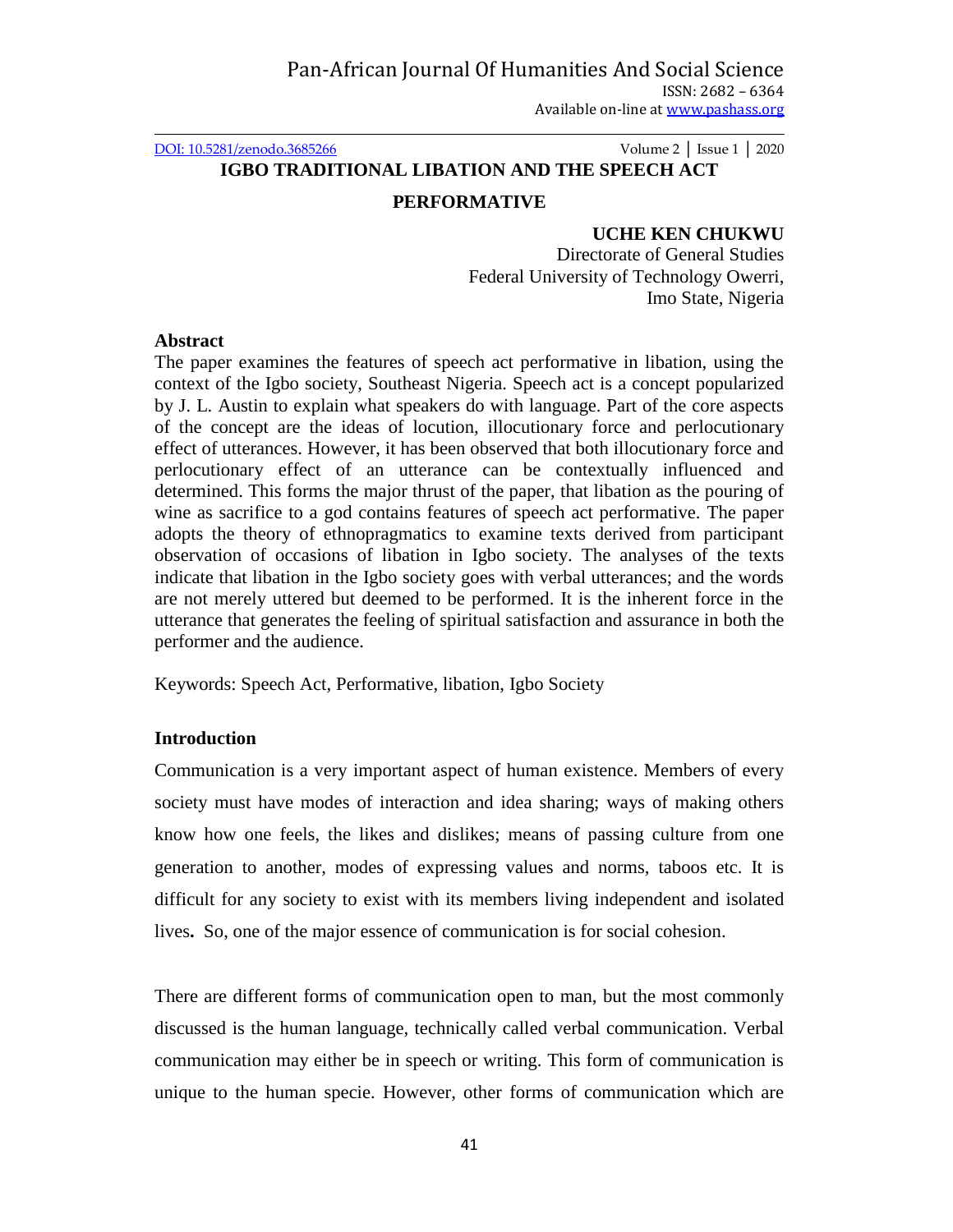grouped under non-verbal communication, such the use of body movement (paralanguage), the use of space (proxemics), the use of time (chronemics) and others also exist. Non-verbal communication is more dependent on culture than verbal communication. For instance, different societies can have different interpretations for a particular body movement. Take the instance of handshake or wave of hand to indicate goodbye. Some cultures in Africa have ways of shaking kinsmen different from ways of shaking strangers. Similarly, in some cultures, a younger person does not shake hands with an elder, rather, he or she prostrates before the elder.

However, whether in the verbal or the non-verbal form, communication operates through symbols. Language is made up symbols, the phonic (speech) and the graphic (writing). Language communicates where the listener is able to decode and ascribe appropriate meanings to the sounds made by the speaker; or the reader, to the graphic representations on paper. Imagine where a Chinese who does not understand English language is given this paper to read; or where this paper is written in Chinese and given to me to read. The representations would constitute mere drawings. Communication requires that the sender and the receiver must be on the same page of interpretation of symbols.

The interest of this paper is on the Igbo traditional libation as a medium of communication. Libation ordinarily is the pouring of liquid on the ground as sacrifice to a god. It constitutes a special mode of communication involving the living and the non-living, the animate and the inanimate. It also involves the two forms of communication: the verbal because it involves the uttering of some expressions; and the non-verbal through physical body movement of the performer. The paper examines this special mode of communication against the background of speech act performative. The purpose is to delineate it as unique form of communication with unique speech act features.

#### **Conceptual Review**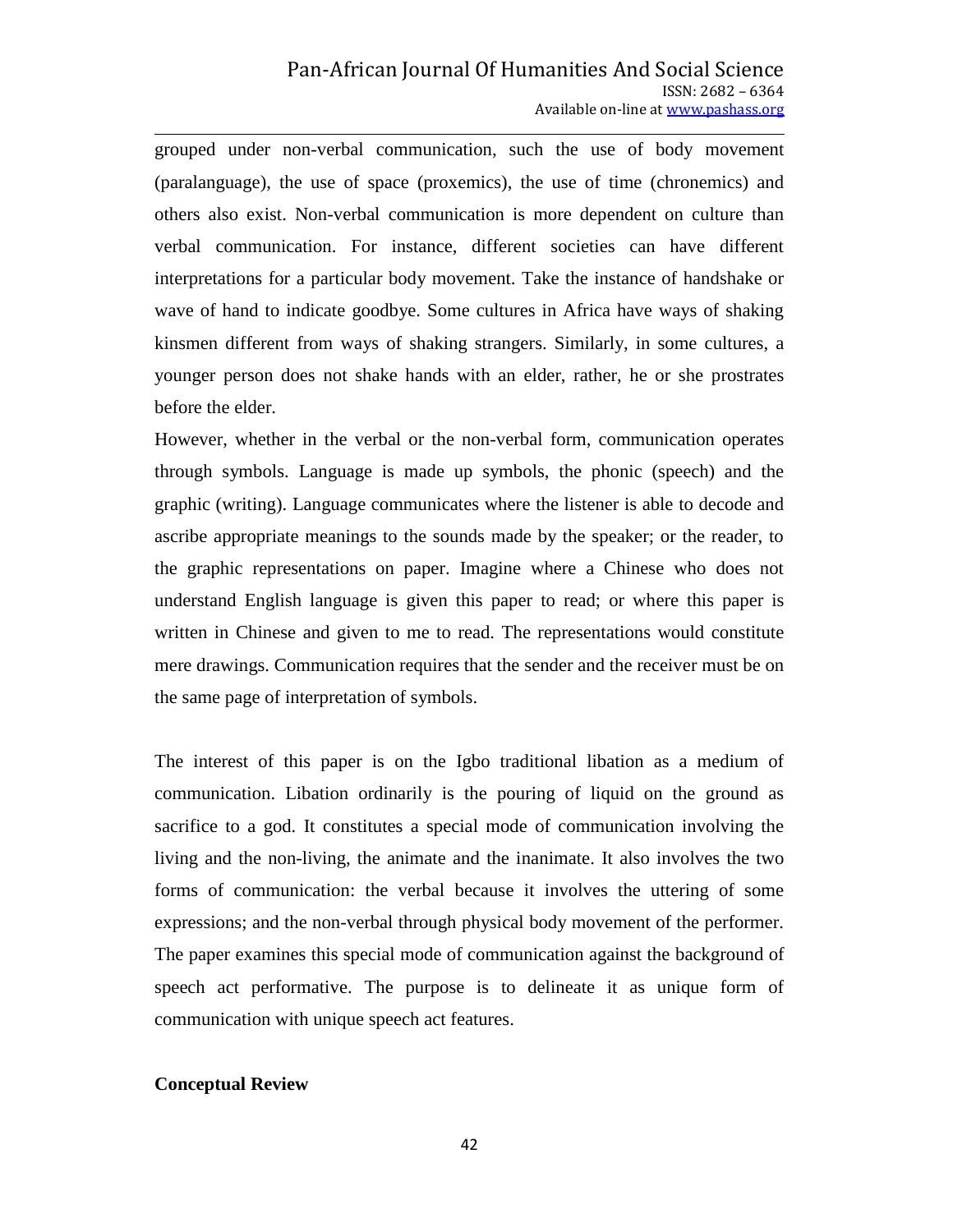There are concepts which require a bit of critical review in order to properly situate them within the focus of the paper. They include: the Igbo, libation, and speech act performative.

**The Igbo:** Igbo is one of the three major ethic nationalities indigenous to Nigeria. This paper addresses a review of the Igbo from two perspectives: the Igbo in geography and the Igbo in language. First, the Igbo in geography are those who constitute the indigenes of the southeast geopolitical zone in Nigeria. The zone has five states: Abia, Anambra, Ebonyi, Enugu and Imo States.

The Igbo in language expand the population to include indigenes of these five southeastern states of Nigeria, as well as indigenes of the areas in the south-south states, essentially, Delta, River, Edo, Akwa Ibom and Cross River states, who speak Igbo as their native language. For the fact that these people speak Igbo language as their native language, despite dialectal differences, they form part of the Igbo people. This second categorization also subsumes cultural similarities among these people.

The paper takes cognizance of the intricate connection between language and culture. Wardaugh explained that "the relationship between language and culture is that the structure of language determines the way in which speakers of that language view the world" (221). Toni-Duruaku and Chukwu also stated that "ethnographic investigations have also proved this inseparable existence. Language forms part of the culture of a people. It is also through language that culture and collective consciousness of a people receive expression. It is difficult to think of a people without recourse to their language and culture"(121).

Focusing specifically on the Igbo in terms of language and culture, we find a people who though, may speak various dialects of the Igbo language, but who also share typical and significant common culture traits and patterns that make them significantly homogenous.

By this delineation, this paper takes the Igbo beyond the mere geopolitical description, and accepts the linguistic and cultural homogeneity as important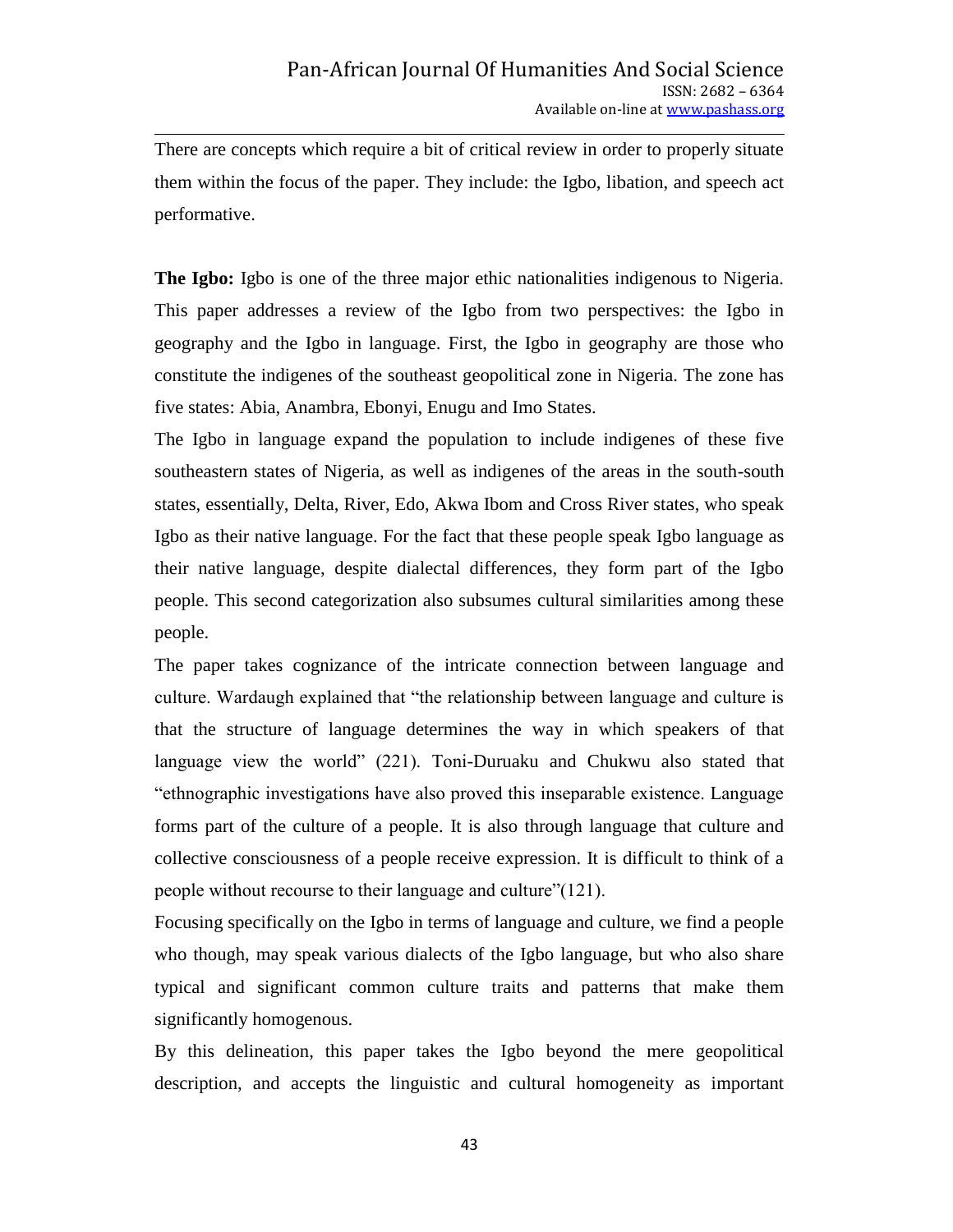yardstick. Igbo people, both in the southeast and the south-south regions of the country, possess significant uniformity in culture pattern, cosmological belief, social ideals and values. The Igbo also possess their own distinct language, (Igbo language), that stands them out as an ethnic nationality. Like other languages and culture, theirs are transmitted mostly through socialization.

One of the unique aspects of the culture of the Igbo people is libation, which helps to ensure and sustain the cosmological cohesion between the natural and the supernatural. It helps to maintain this unique eco-space through a mode of communication that involves unique linguistic and non-linguistic performances.

Libation: Libation is described in simple terms, as "the pouring of a liquid offering as a religious ritual" (http//www.English stackexchange.com). Such ritual is seen as an offering to a deity or ancestors. Libation is an exercise that exists in many cultures, though with varying levels of appeal and importance.

According to Mensah and Ekawan, "the practice of libation is a quintessential aspect of African culture and spirituality. It is a mark of piety and devotion to the gods and ancestors in an attempt to define a meaningful moment of communion…,and to chart a new form of consciousness as required by customs"(60).Furthermore, citing Opukuwa, Mensah and Ekawan identified the significance of libation as a form of ritual which "transcends both spiritual and material worlds…. The practice of libation has significant impact on setting forth people's understanding of hospitality, tokens of fellowship, family living, death, continuity and contact"(60).

The two quotations above clearly explain the spiritual significance and sociocultural relevance of libation within the African context. Peripherally, it is the pouring of liquid with associated utterances. However, what the people take the process to be, and its impact on them are more significant than the mere process of pouring liquid. The process is ritualistic, and the associated utterances are incantatory. The people take it to be a religious process, a communion that produces certain degrees of spiritual assurances.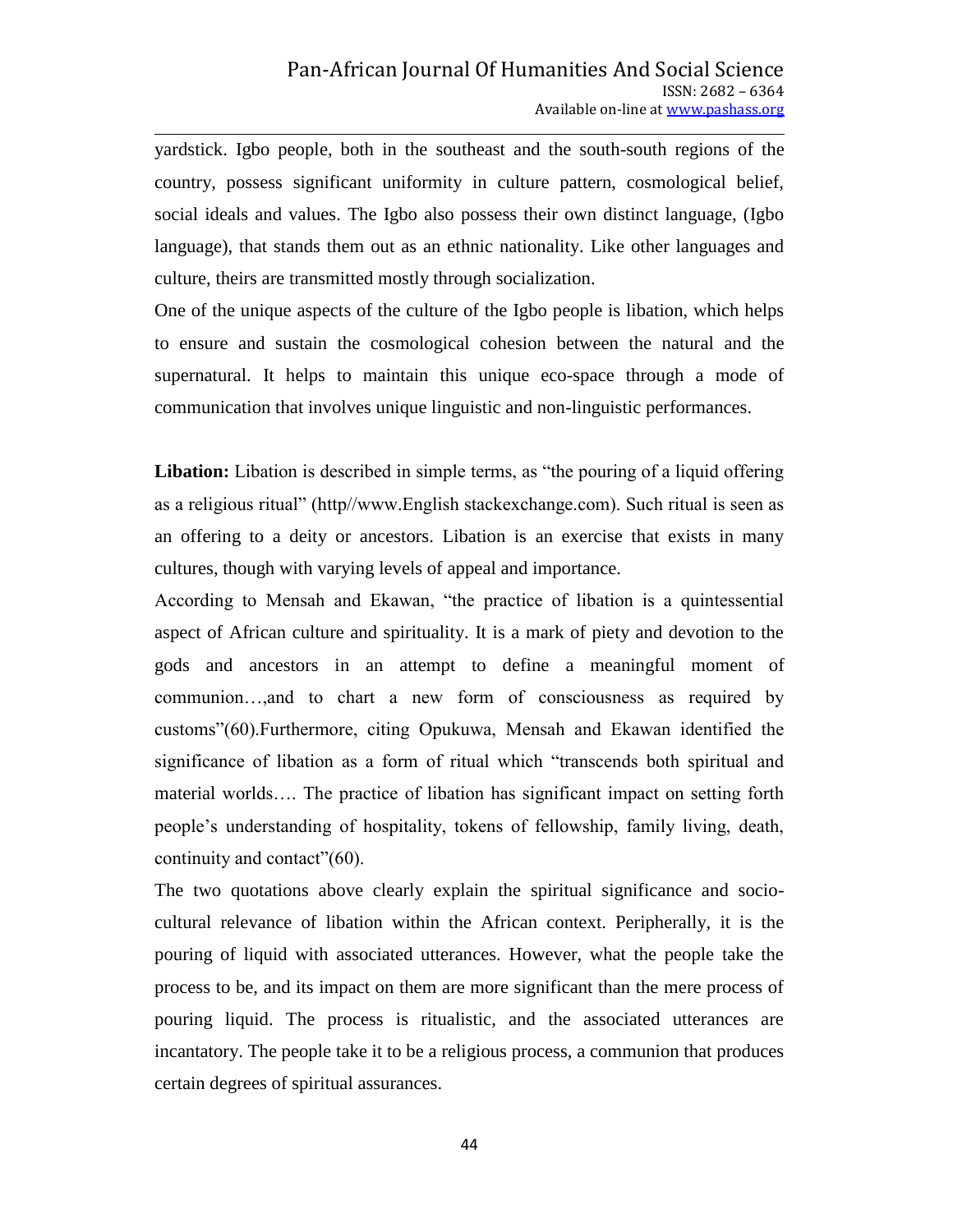In the Igbo society, libation is called *itu mmanya.Mmanya* means drink, and *itu* (verb) literally means to pour. As in other societies where the ritual holds, *itummanya* involves the pouring of liquid, most often alcohol and occasionally water, and the accompanying words of incantation. The occasions for this performance include festive moments, ceremonies (such as marriage, naming of a child etc), reception of visitors etc. Libation can also take private occasion, especially in the morning, where a man communes with his god and ancestors, imploring them to superintend over the activities of the day.

The mood is usually solemn and the tone of the accompanying utterances is supplication, since it is an invocation of the supernatural (the supreme God, the personal gods, and ancestors) in the natural affairs of man. As explained earlier, it is an occasion of spiritual communion that unites man and the other cosmic actors who, it is believed, play important roles in the harmony of ecological existence.

Libation in Igbo land is the exclusive preserve for male elders. Women as well as males of young ages are not permitted to perform the ritual. Libation means interfacing with the gods and the supernatural, hence it is believed that women and young men do not possess the right and power to do so. In a family, it is the head that performs libation. In the larger community, it is the elders, in union, (sometimes men with special titles such as *oji ofor, nze n'ozo*) that perform the ritual.

The role of liquid is also cardinal in the ritualistic value of libation. According to Nehusi cited in Mensah and Ekewan, "the ultimate significance is the restoration and maintenance of cosmic order…"(60). In the Igbo society, libation cannot take place without the pouring of liquid. Again, libation cannot take place by mere pouring of liquid without the accompanying utterances. Both the physical pouring of liquid (mostly alcohol or water), and the utterances are important in the performance.

The interest of this paper is not on the socio-cultural or spiritual aspect of libation. The focus is on the language accompaniment and its speech act implications.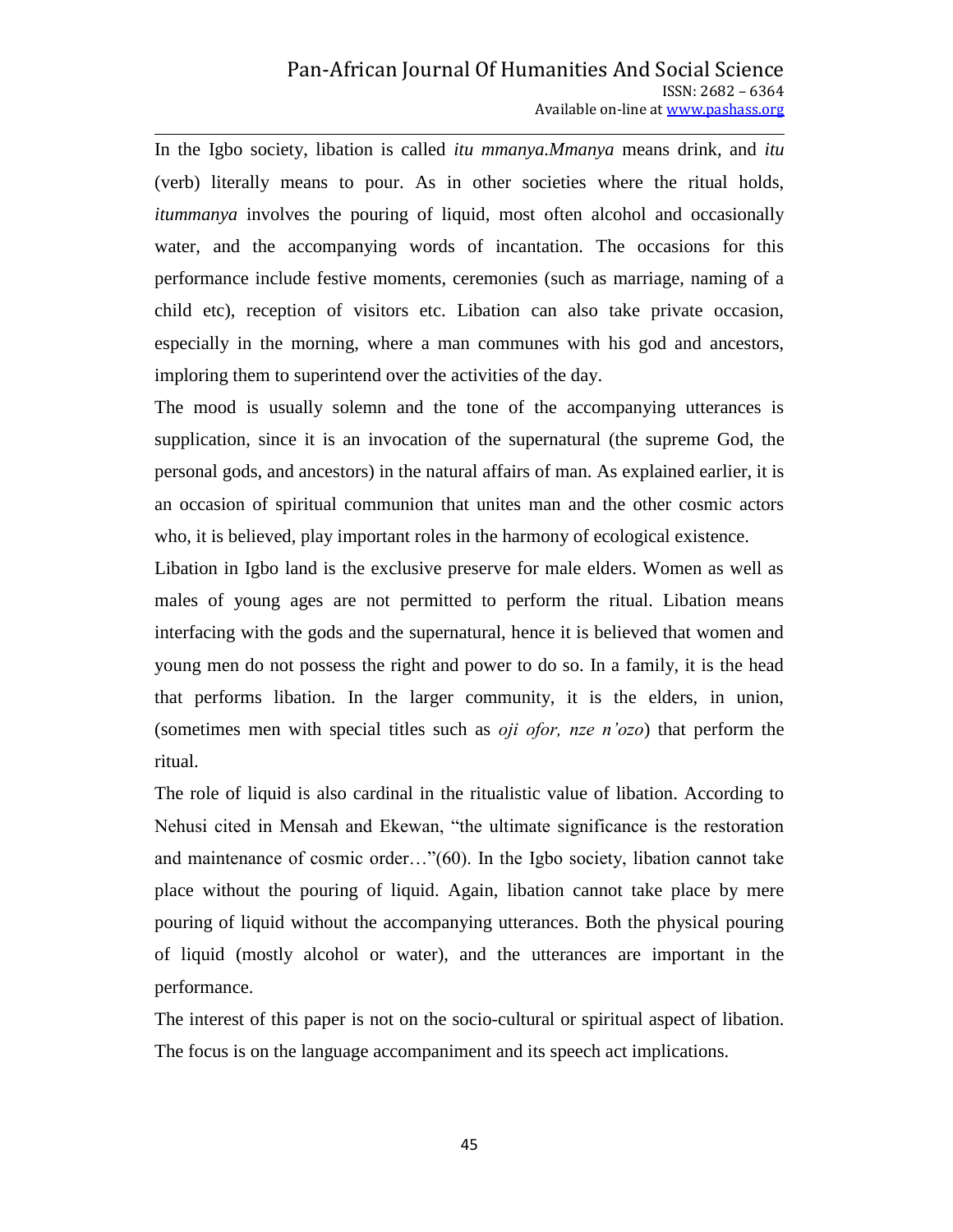**Speech act Performative:** Performative is one of the key concepts in J.L Austin's Speech Act Theory. Austin's major proposition is that some words are not only sounds that are uttered, but have the capacity of changing the world. In explaining the different things that users of language "perform" with words, Austin draws a distinction between locution, illocution and perlocutionary acts. Borrowing from Leech's explanation of these concepts, locutionary act is "performing the act *of* saying something", illocutionary act is "performing an act *in* saying something", and perlocutionary act is "performing an act *by* saying something" (*The Principles* ... 199). By italicizing the prepositions (of, in, by), Leech draws attention to the basis for the understanding of speech act performative. Locution is the speech itself of the speaker, illocution is the communication plan infused in it by the speaker, and perlocution is the result realized by it in the receiver. To present this in a simplified form, one may ask: What did the speaker say? What does he or she want to achieve by what he or she said? In line with this simple presentation, Leech has stated that locution and illocution could be taken as "goals rather than actions" (*The Principles…*200). If this is true, then, perlocution becomes the result since it comes from the listener. That is, what is the action or reaction of the listener to what is said by the speaker?

Austin further draws a distinction between performatives and constatives, that is, acts that denote real speech acts of doing something, and expressions of truth and falsehood respectively. By implication, it is not every uttered word that fits as performative. According to Brown and Yule, while some "sentences can often be used to report states of affairs", others can "in specified circumstances, be treated as the performance of an act"(231). Brown and Yule further described this specified circumstances required as "set of felicity conditions"(231). They argue that performatives "are not just a specialized group of ritual sentence forms, but are subset of the utterances in the language which can be used to perform acts"(231).

Mey also introduced the importance of context in the determination of speech act. According to Mey, "it is not primarily what I say, or intend to say, that determines my speech act, but the way it fits into the entire pattern of acting as a social being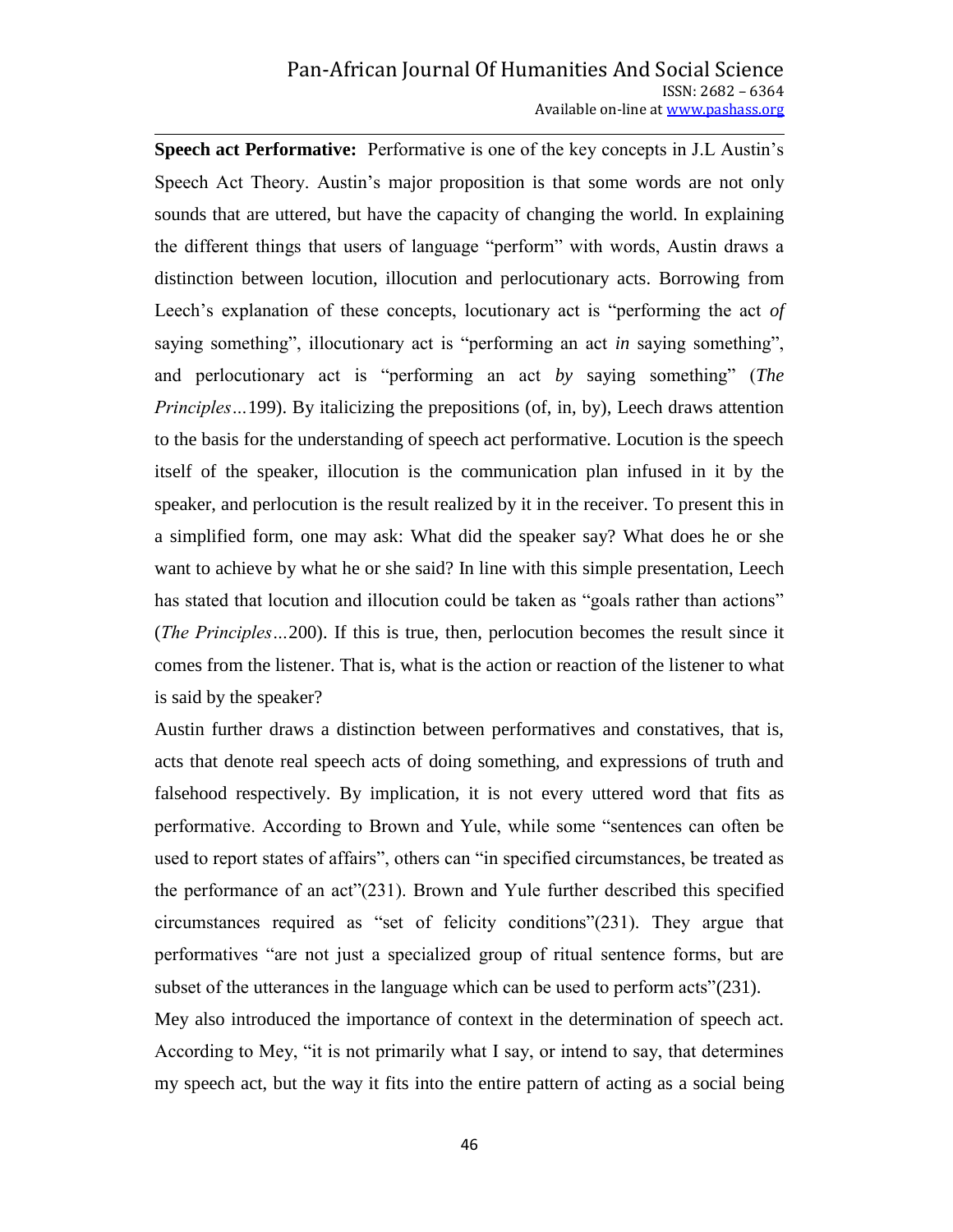that is typical for my culture"(95). This underscores the concept of felicity condition which we have earlier pointed out.

With regards to felicity condition which we have seen as integral to speech act, Austin, as cited in Ezeifeka, recognised two important conditions: textual and contextual conditions. Textual conditions are "visible in the text in question" (55). They are explicitly indicated through the use of speech act verbs such as, *promise, baptize,declare, promote, arrest* etc. For instance:

- $\triangleright$  I promise to give you some money tomorrow.
- $\triangleright$  I declare you husband and wife.

Again, textual conditions can be indicated through illocutionary force indicating devices such as punctuations, word order that indicates the function of the utterance as imperative, interrogation, declaration etc.

On the other hand, contextual conditions are the felicity conditions which, though implicit, must be present for illocutionary force to be achieved. Only textual conditions cannot make an utterance a speech act. The necessary contextual conditions are required. Ezeifeka listed the following as the conditions which constitute Austin's felicity conditions (56-57).

- a. It must be a commonly accepted convention that the utterance in a particular circumstance will produce a particular effect. By implication, the circumstance or environment of the utterance recognizes the right of the person to make the utterance in the manner it is made.
- b. Participants in this process must carry out the procedure correctly and completely.
- c. The participants must have certain thoughts, feelings and intentions in consonance with the process.
- d. The participants must behave subsequently in a certain way as expected in the process.

The interest of this paper is to examine Igbo traditional libation within the praxis of speech act performative. The paper premised its argument on the institutionalized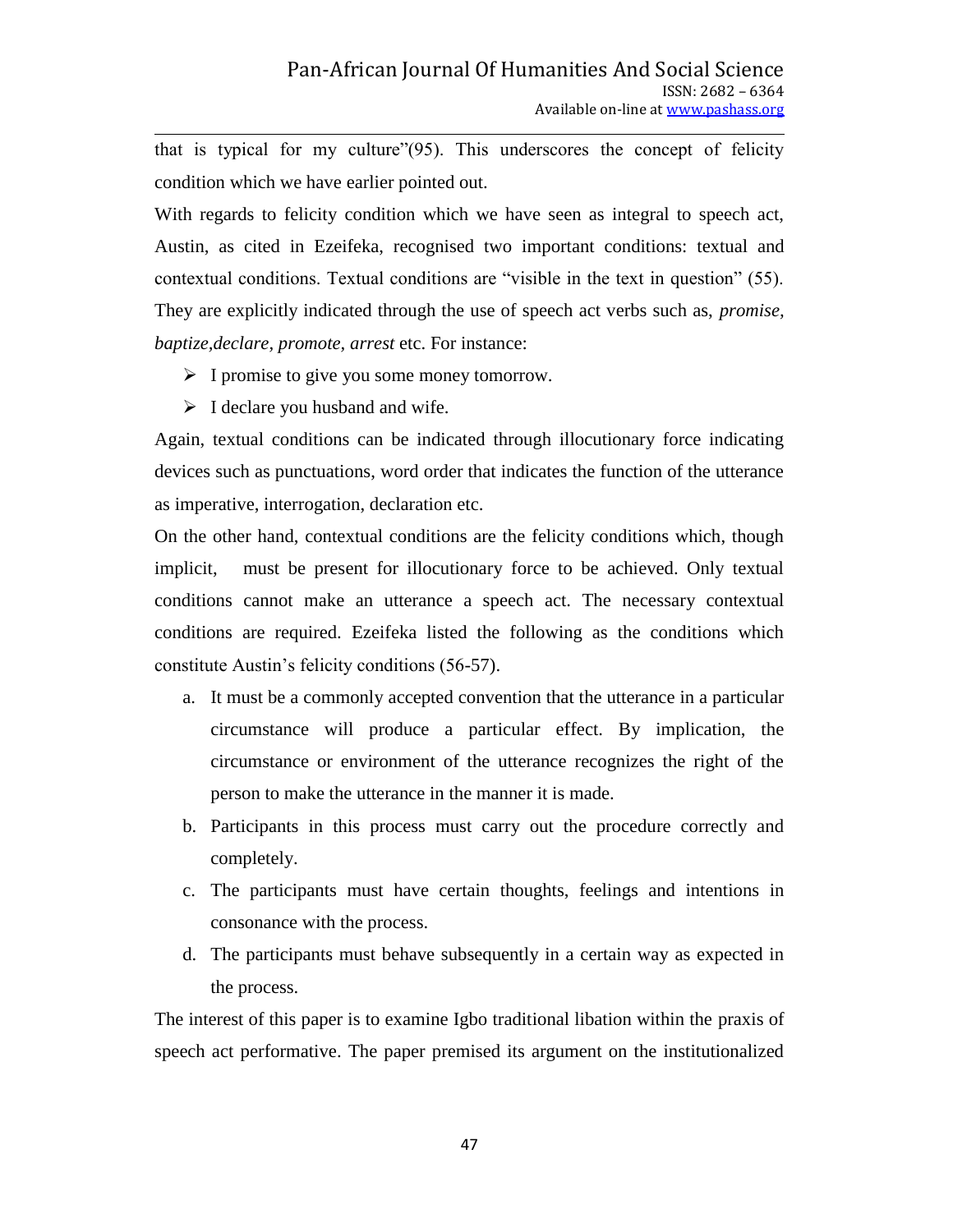felicity conditions associated with the exercise of libation, and the textual characteristics of the utterances.

As evidenced in most religious and cultural belief systems, the Igbo culture inclusive, some individuals enjoy the privileged recognition of possessing the right of mediating between the human and the spirit world, the natural and the supernatural, the living and the dead, the gods and man, God and the human. This is the case with libation in the Igbo society, where first, libation is the exclusive preserve for the male elders. Then, the people's willing recognition of this exclusive privilege creates the required felicity condition. Secondly, the language of libation is characterized by performatives where subconsciously, both the person exercising the action and any other witnessing the exercise of the action believe that the words used are not just uttered, but have the efficacy of producing the expected results.

# **Methodology**

The paper adopted the participant observation method in collecting its data. The researcher observed occasions of libation in Amakohia community, Ikeduru Local Government Area of Imo State, Nigeria. The utterances which accompany the exercise were recorded, transcribed and subsequently translated into the English language. The method of selecting the data is simple random technique because all the libation performances observed exhibit similar characteristics. For the purposes of discussion, the data are presented in texts of both Igbo and English language translations; and the method of analysis is qualitative.

#### **Theoretical framework**

The theoretical framework that gives background to this paper is ethnopragmatics. It is a theory that focuses on language in use with culture "playing a central explanatory role, and at the same time opens the way for links to be drawn between language and other cultural phenomena" (http//www.academia.edu/10693). The major proponents of this theory are Cliff Goddard and Anna Wierzbicka, both of whom are interested in cognitive and cultural aspects of language. The theory is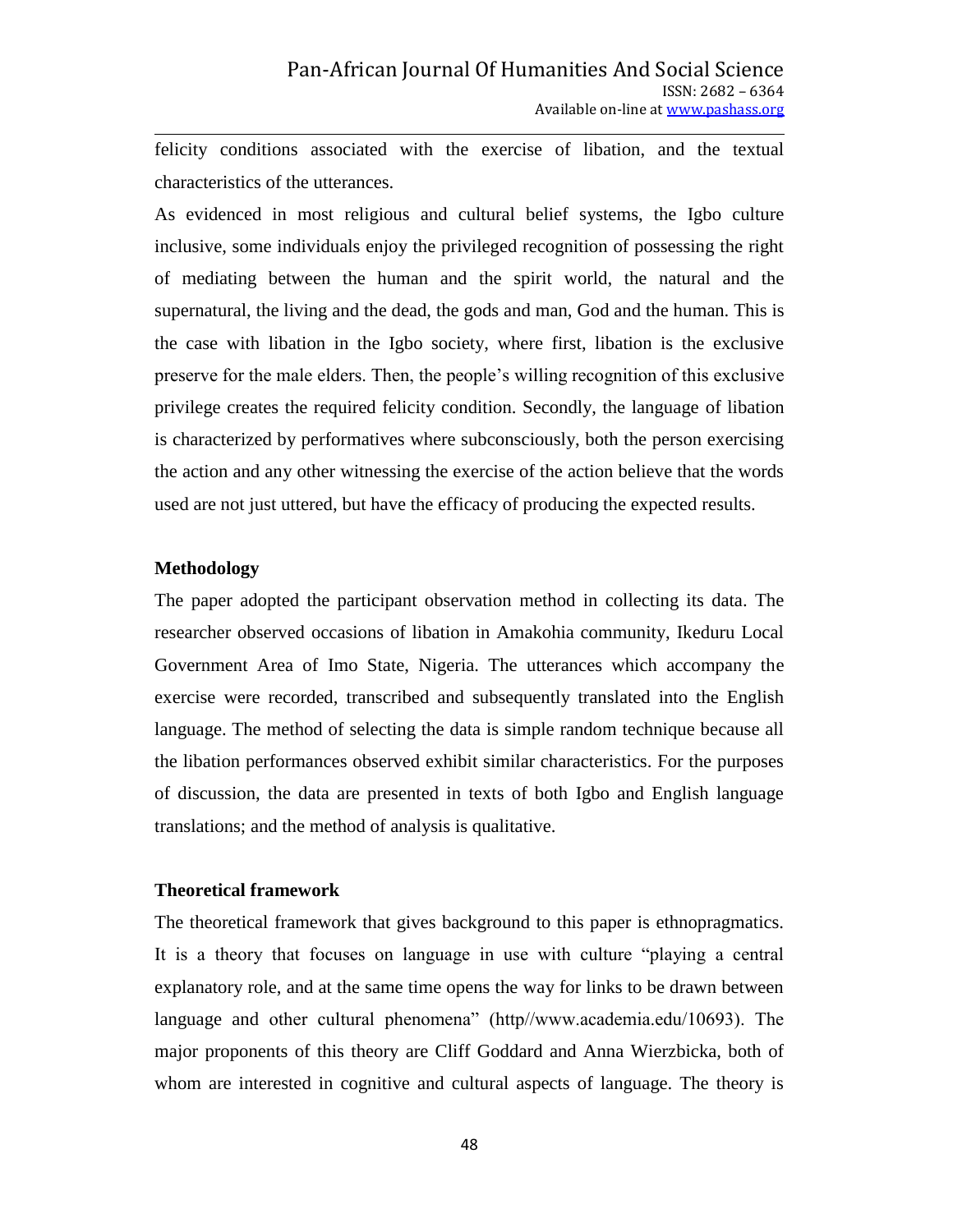predicated on the conclusion that speech practices relate to culture, and native speakers of any language share values, norms, assumptions and priorities which play significant roles in the encoding and decoding processes of the language. Thus, the theory seeks an analysis of language which considers culture as a cardinal factor.

Ethnopragmatics opposes the "universalist pragmatics represented by neo-Gricean pragmatics and politeness theory" (http//www.degruyter.cm/view). The theory believes that since culture plays vital role in language, and culture differs from society to society, the application of any language theory should also recognize this uniqueness. As such, the blanket or universalist application of linguistic theories may encounter difficulty in some languages without recognizing the uniqueness and culture specifics in the language.

Relating the theory to the present study, the assumption is that the language aspect of libation is integral to its overall process. Thus, relating the entire process to speech act must also consider cultural specifics that characterize the exercise. Austin's speech act theory has been acknowledged universally, but its application in the study of any data should also recognize the shared values, norms and assumptions that characterize the language situation.

# **Data Presentation and Analysis**

The data presented here are excerpts from participant observation of the performance of libation. The data are presented in the Igbo language and the English language translation. Theyare analysed with particular attention to the illocutionary force devices, speech act verbs, and perlocutionary effects inherent in libation in the Igbo society. The method of translation followed pragmatic translation, a method that "regards translation as a special form of intercultural communication that has to be looked upon as the study of verbal and nonverbal action carried out by experts in order to functionally bridge two different cultural backgrounds" (http//www.igi-global.com/dictionary)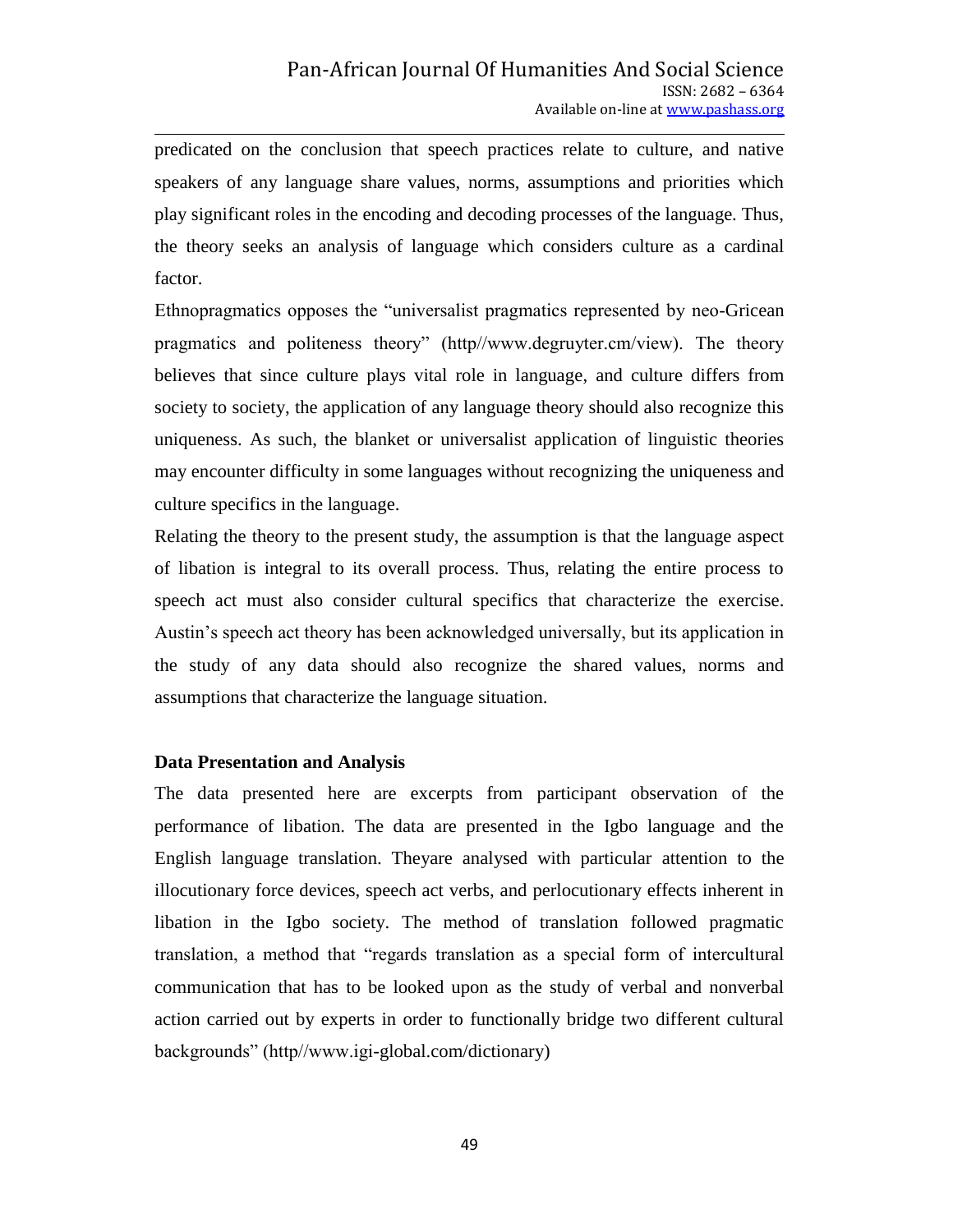# **Data Presentation**

*Heeem!*

*Akwa ikiri, ndi mmuo agha anya. (local wise saying, part of the invocation process.)*

*Eke kere uwa, anyi ekele gi. (not ordinary phatic communion, but establishes a spiritual connection, especially, as it involves the natural and the supernatural.*

*Ututu, tuutara anyi ihe oma, tufuo ihe ojoo. (the tone is a plea, but no direct response is expected from the addressee. Once uttered, the performer assumes that it has been approved, hence expects result in the form of action).*

*Eke, Orie, Afo, na Nkwo, gbaanu izuzugbe wetara anyi ihe oma. (same as above.*

*Ala nurukwa mmanya, nna na nnanna anyi ha site na ndudugandu ruo na ndudugandu, bia nuru nu mmanya. (speech act verbs).*

*Nna Iwueke na Ofoigwe, Igbokwe na Oparaocha, bianu nuru mmanya. (speech act verb).*

*Asi m egbe bere ugo bere, nke si ibe ya ebela, nku kwa ya. ((I declare)speech act verb).*

*Ndu mmiri ndu azu, mmiri atala ma azu anwu la. ((I declare)speech act verb).*

*Omumu nwoke omumu nwanyi. (speech act verb).*

*Ihe ibe jiri maa mma akwala anyi, azu nuru mmiri ya achaala ibe ya. (speech act verb).*

*O ji ihe nwata welie aka elu, aka jiekwa ya. (speech act verb).*

*O huru anyi ebe, anya mmiri akola ya uko n' anya. (speech act verb).*

*Ihe anyi choro bu udo, idinotu na oganihu. (tone of plea).*

*O ga adiri anyi n'ile mma oooo. (speech act verb).*

# **English Language Translation of the Data**

*Heem* a throat clearing sound used to initiate libation and other similar cultural performances)

When this sound is made, the spirits and ancestors pay attention.

The creator of the earth, we greet you.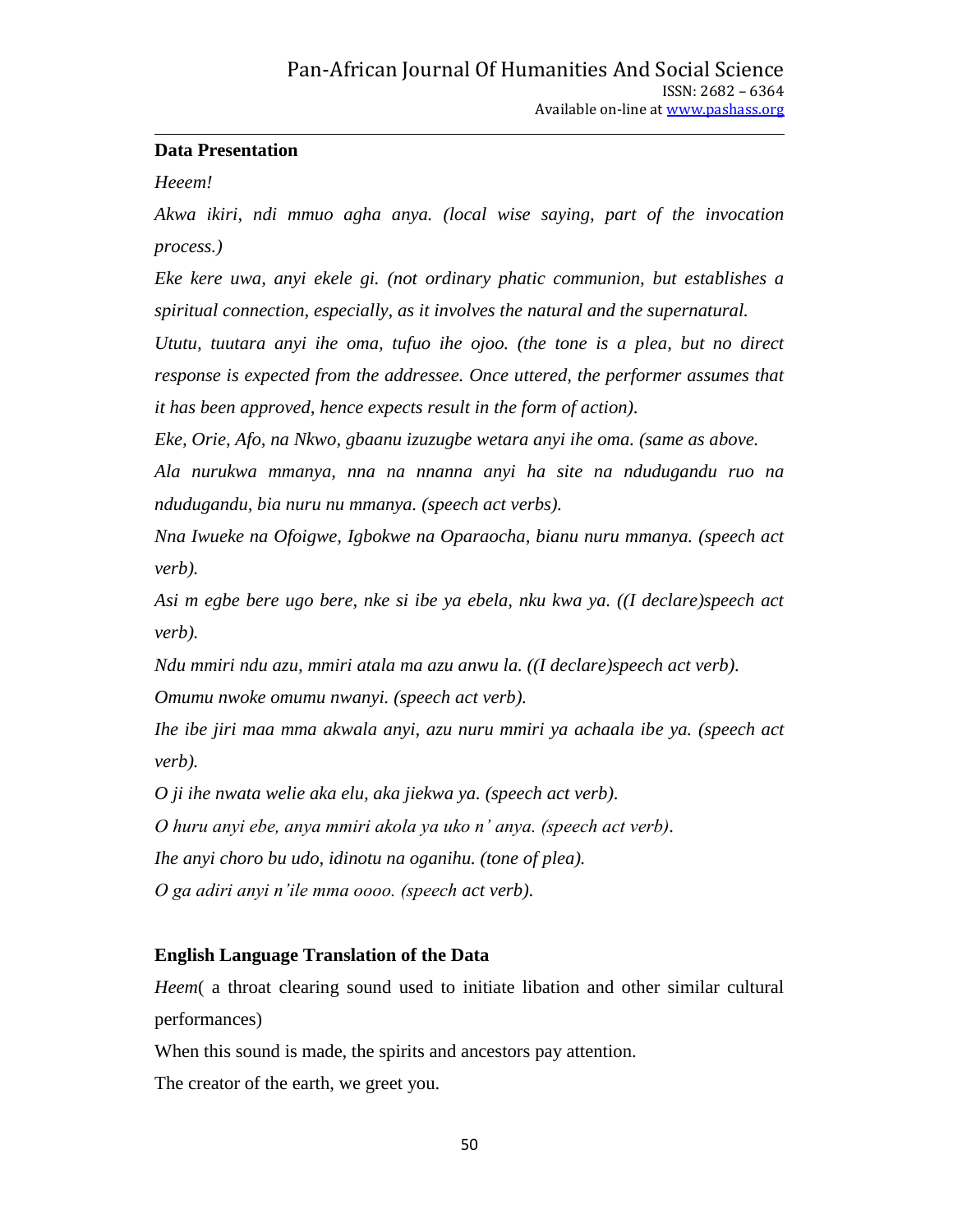May the morning bring us good things and throw away the bad ones.

*Eke, Orie, Afor, Nkwo* (proper names of market days in the Igbo cosmology)

Join hands to bring good things to us.

Let the earth drink wine.

Our late fathers, forefathers, all our late ancestors, come and drink wine.

My fathers: Iwueke, Oforigwe, Igbokwe, and Oparaocha (proper names of the ancestors) come and drink wine.

I say, let the kite perch, let the eagle perch. Anyone that says the other should not, let its wings break.

Let the waters be and let the fish be; the waters must not dry and the fish must not die.

There shall be the birth of both male and female.

What makes others beautiful and happy shall not elude us.

When a fish drinks water, it gives way for others.

He/she, who raises his/her hand while holding what belongs to a child, let his/her hand break.

He/she, who is not happy seeing us, may tears never depart from his/her or her eyes. What we want is peace, unity and progress.

It shall be well with all of us.

#### **Data Analysis**

The analysis here focuses on features of speech act performative that are present in the data. Thus, it has considered our earlier review of the necessary conditions for speech act: contextual or felicity conditions, and textual conditions through speech act or performative verbs.

We begin with the identification of felicity conditions which are central to the creation and sustenance of libation in the Igbo society. Our earlier review of felicity or contextual conditions identified the following:

a. It must be a commonly accepted convention that the utterance in a particular circumstance will produce a particular effect. By implication, the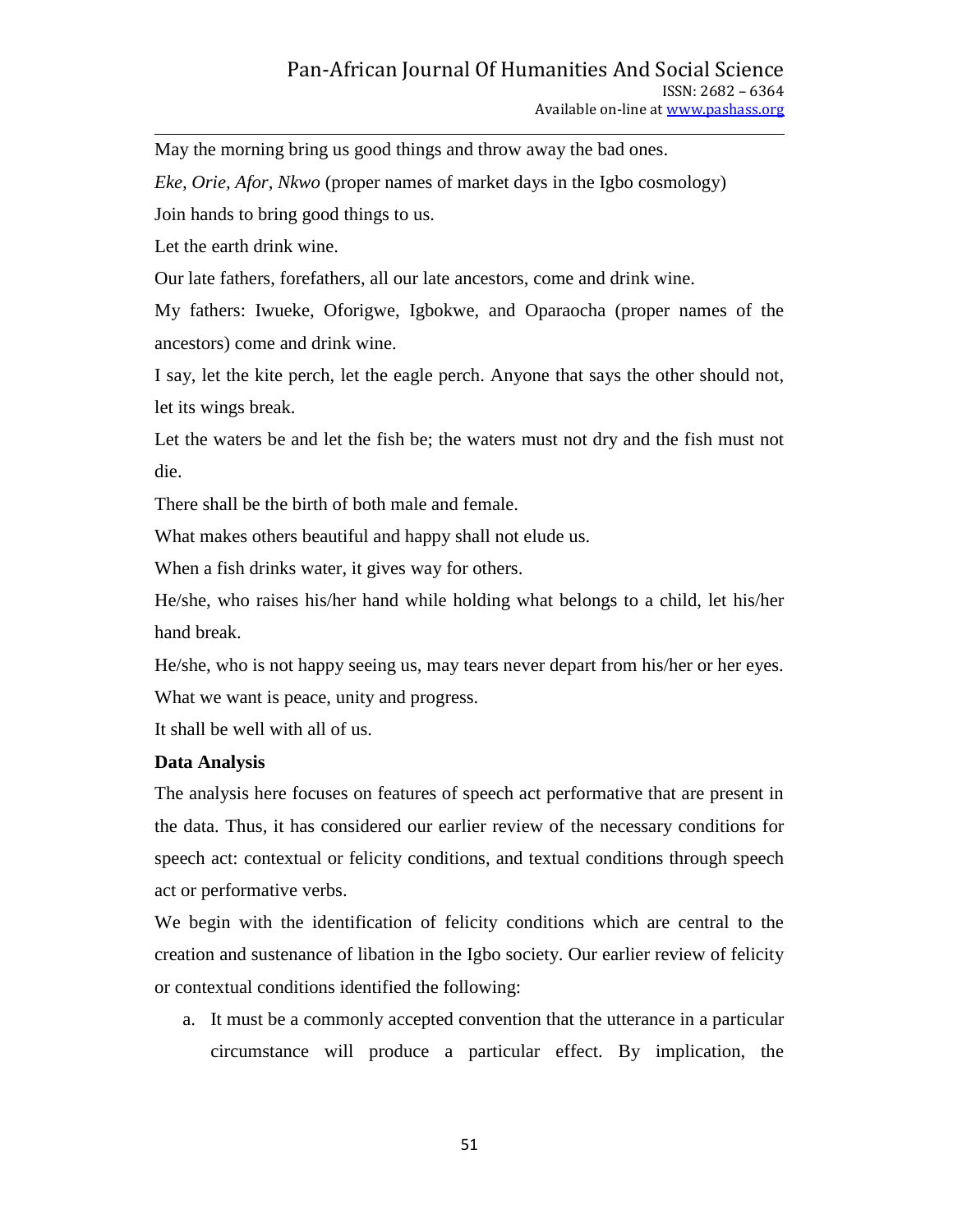circumstance or environment of the utterance recognizes the right of the person to make the utterance in the manner it is made.

- b. Participants in this process must carry out the procedure correctly and completely.
- c. The participants must have certain thoughts, feelings and intentions in consonance with the process.
- d. The participants must behave subsequently in a certain way as expected in the process.

With regards to (a), the Igbo culture recognizes that libation is an exclusive performance for the male elders. As such, the same speeches uttered by a female no matter the age, or a male adolescent or child cannot have the illocutionary force of libation nor the required perlocutionary effect on the observers.

For (b), it is not every utterance from a male adult that is regarded as libation. There are known or ritualized processes that must be adhered to. First, the occasion must call for the performance. Again, there must be the liquid (mostly alcohol) which according to Mensah and Ekawan symbolizes "the restoration and maintenance of cosmic order…"(60). Then, the ancestors, gods and other totemized symbols must be invoked with reverence. Finally, the ritual must be able to evoke feeling of spiritual satisfaction and conviction in both the performer and observers.

For (c) and (d) which depend on (a) and (b), the thought pattern of the participants will be activated and sustained in accordance with the ritual if the performer is assumed to have the right and powers to perform the ritual, and he is carrying out the performance according to the established practice.

The next thing is to examine the textual conditions. Ezeifeka has outlined the following as conditions for realizing performative utterances:

- a. Availability of explicit performative speech act verbs.
- b. Presence of a structure indicating first person  $(I)$  + performative verb + object
- c. Presence of illocutionary force indicating devices such as word order to indicate question, command, statement etc. (55)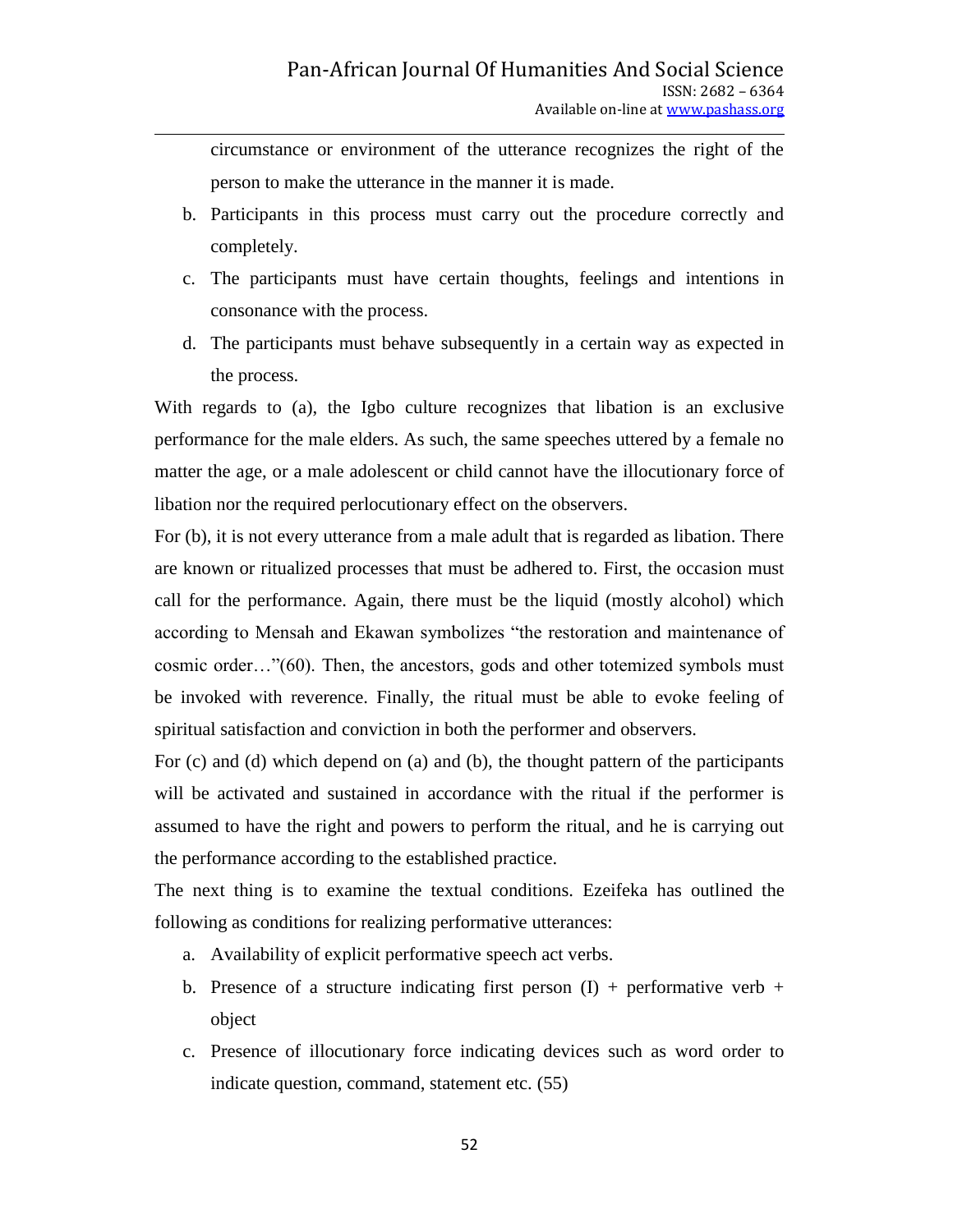## Pan-African Journal Of Humanities And Social Science ISSN: 2682 – 6364 Available on-line at www.pashass.org

The conditions stated here suggest that it is not always that perfromatives are explicitly expressed through performative verbs. This is also in line with Brown and Yule's position that speech act could be direct or indirect depending "on a recognition of the intended perlocutionary effect of an utterance on a particular occasion"(232). Brown and Yule further posited that utterances are capable of performing more than one act. They gave instance with the utterance "Can you speak a little louder", which at one level is a "question about the hearers ability" and at another, "a request for action"(232). By implication, performative does not rely solely on the structure of the utterance, but must consider other contextual influences and their input in interpreting the utterance. Furthermore, Leech cited Austin as concluding that all utterances are performatives "in the sense of constituting a form of action, rather than simply a matter of saying something about the world" (*The Principles*, 176). The action element might not explicitly come from performative verbs, but can be contextually realized through the presence of illocutionary force indicating devices.

In the data for analysis, performative is mostly realized through illocutionary force indicating devices. Let us consider some excerpts.

(i) The creator of the earth, we greet you

What is important here is not the utterance itself (which is the locution), but the illocutionary force that goes with it. Within the context of the utterance, (performance of libation), the statement is beyond mere saying of a thing, but the action (greet) is assumed to have been performed. In the utterance, greeting the creator is assumed to have been performed.

It is noteworthy that the occasion is a communication setting between the person performing the libation and the creator of the earth being addressed, who is also assumed to be listening. Thus, it contains Ezeifeka's first person  $(We) + an object$ (you) with an action performed (greet).

(ii) The earth, drink wine, our late fathers and forefathers of all generations, come and drink wine.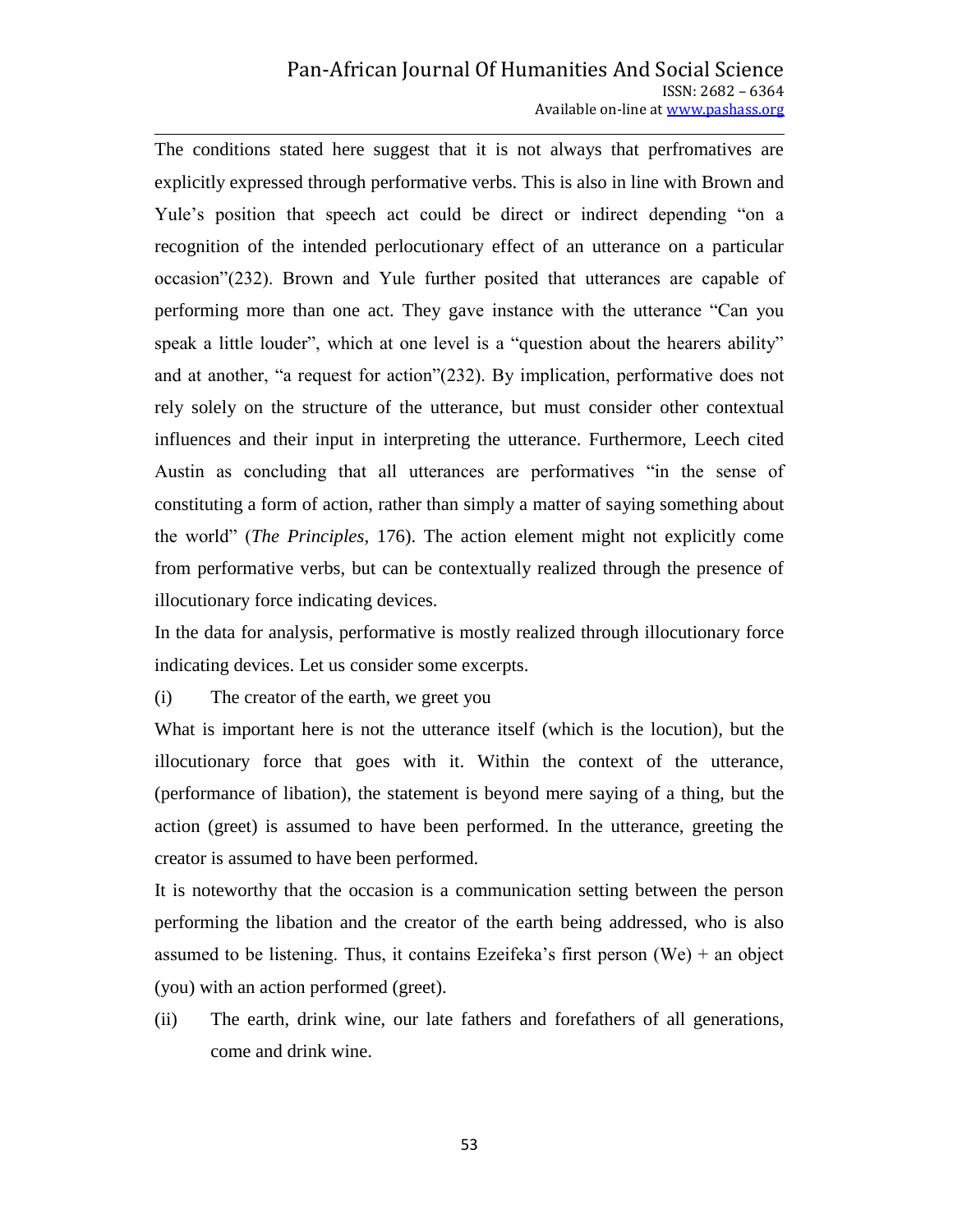In this utterance, the interpretation within the context of use transcends mere uttering of an invitation to drink. It has the illocutionary force of having given the wine to the ancestors and forefathers. This is more so where the physical action of pouring the drink on the ground complements the utterance. Again, the perlocutionary effect of spiritual assurance, that the ancestors have been duly respected, which greets the performer and the onlookers at the end of the exercise, also suggests that it is not a mere utterance but an action duly performed.

(iii) Let the kite perch and let the eagle perch. Anyone that says the other should not, let its wings break.

This is one of the wise sayings in Igbo rhetoric used to underscore equity, fairness and justice. There are two parts of such utterance. The first part expresses wish, and the second part proclaims the verdict. It is therefore not only an utterance, but a judgment passed, which must be respected. Where the scene of the libation is a public ceremony, such utterance usually receives verbal response as (*haaa or iseee*), meaning (let it be so), from the audience to show the acceptance of the judgment. It is the same case with other excerpts such as:

- (iv) He/she who raises his/her hand while holding something that belongs to a child, let his/her hand break
- (v) He/she who is not happy seeing us, may tears never depart from his/her eyes.

Other instances of performative in the data which are contextually determined include:

- (vi) There shall be the birth of both male and female children.
- (vii) It shall be well with all of us

These are cases of verdicts. The question is whether the person uttering them has the right or power to do so. The answer could be sought in the cultural and spiritual significances of the exercise. It is important to recall that libation is a reserved exercise for male adults. When the exercise is being performed by the right person, and on an appropriate occasion, the context bestows on the performer the power of a spiritual intermediary between the living and the dead, the natural and the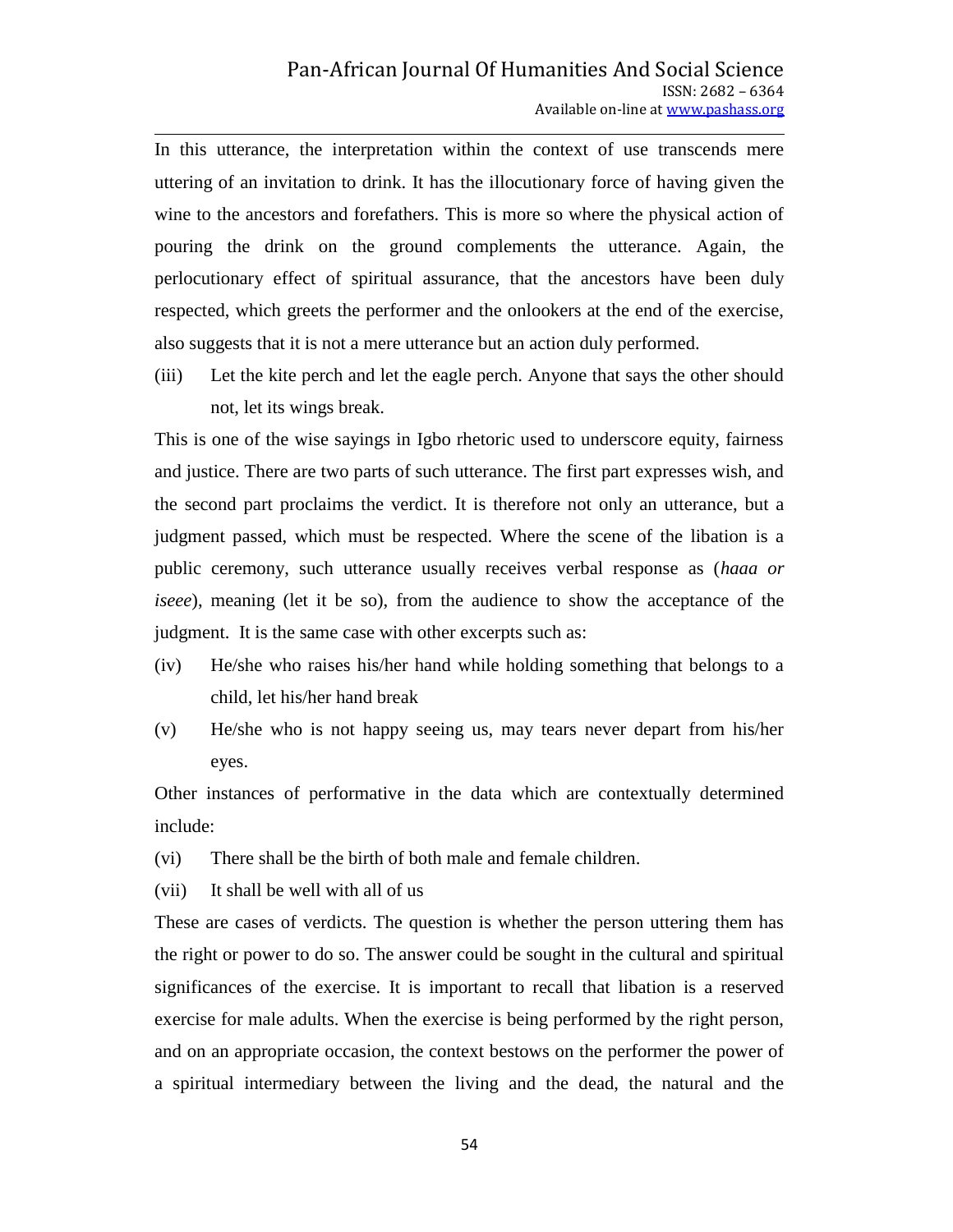supernatural, the gods and the human. Therefore the person, at that moment, can commune and communicate with the cosmic world to bring supernatural verdicts upon the natural. Such is the illocutionary force, which in turn produces the perlocutionary effect of acceptance in the listeners or audience.

# **Summary and Conclusion**

From the discussions and analyses so far, it has been observed that, first, libation communicates at different levels through multimodal appeal: vocal utterances by the performer, and sometimes by the onlookers or audience who may make verbal utterances of acceptance; the physical performance of the ritual through the pouring of the liquid on the ground; and in some instances, the manner of the flow of the liquid on the floor is also cosmically interpreted.

The language of libation is also characterized by vocatives. The names of the gods and ancestors are directly mentioned and implored. Also, it is characterized by imperatives. Even where the utterance is laced with proverbs and local metaphors, they are presented in categorical imperatives with supplecatory tone that bears respect to the supernatural listener.

Again, the context of libation involves adequate felicity conditions since the participants sincerely believe that the performer of the libation has the right to do so, and the thought patterns of the participants are in consonance with the practice and efficacy of the libation.

Finally, the performance of libation relies strongly on apostrophe, which though creates seeming absurdity, but helps in effecting both the illocutionary force and perlocutionary effect. According to Leech, apostrophe is used "for the kind of dramatic licence whereby words are addressed to someone who is unable to hear them or reply to them" (*…Poetry*, 185). The addressee is usually absent at the scene. Relating this to libation, the communicative significance is the creation of three participants who, it is spiritually believed, are faithful to the process: the speaker who performs the libation, the listener who is the god or ancestor, and the onlooker who is spiritually dragged into the process by belief. All these are present in libation, and they help creating the communication setting.

The conclusion of the paper is, therefore, that the efficacy of libation does not lie solely in the physical pouring of wine or any liquid, but in the performative feature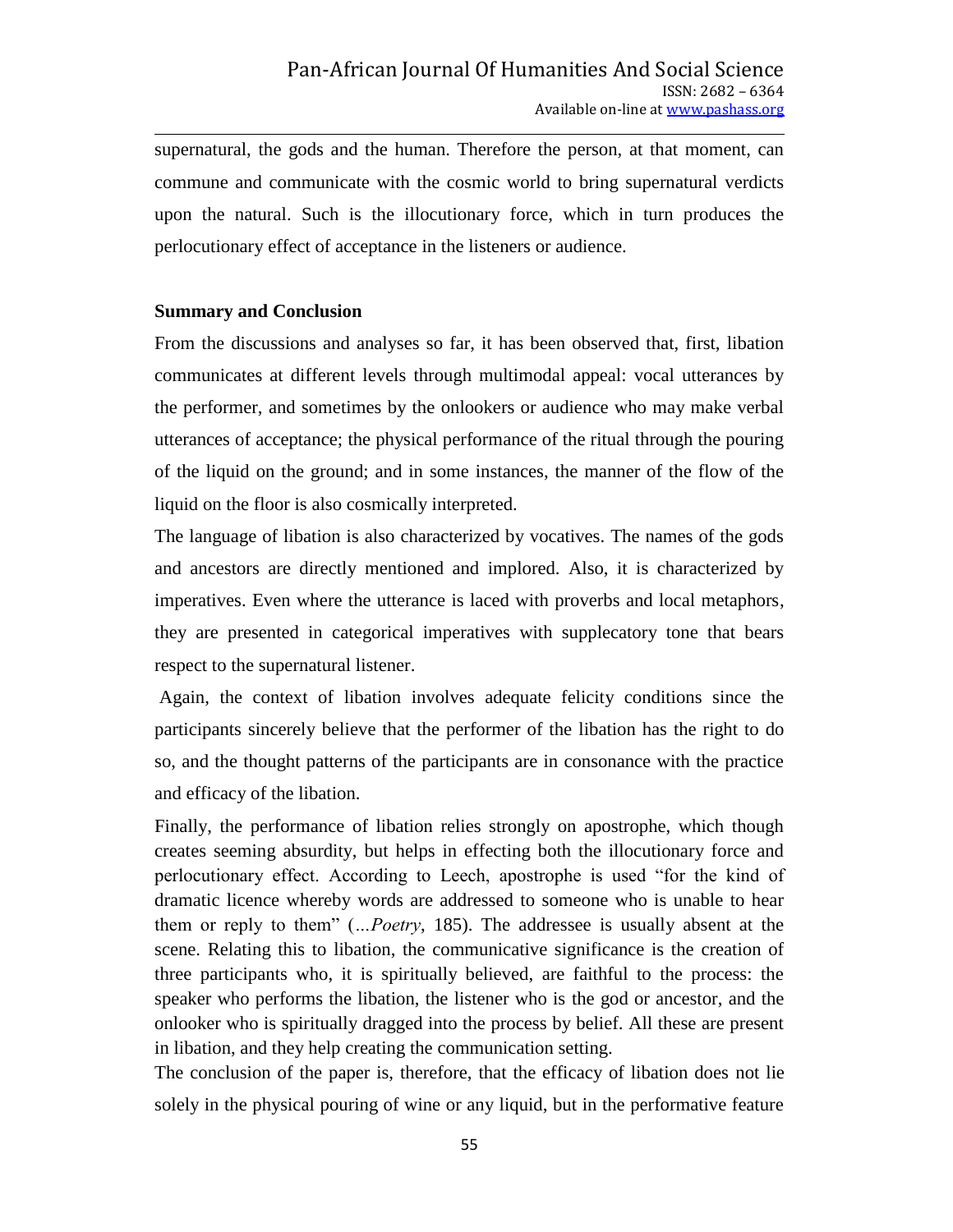of the process. It is the performative index that gives authority to the person performing the exercise, connecting his belief with the other participants: the gods or ancestors and the onlookers. This establishes the illocutionary force. Again, libation produces spiritual satisfaction and assurance in both the performer and the onlookers at the end, thereby producing significant perlocutionary effect.

The utterances of the person performing the libation are not taken to be mere speeches, but the imports are assumed to be performed and realised. By saying "nna nna anyi ha nurukwa mmanya" (let our ancestors and forefathers drink wine), the performer has not only uttered the words, but it is taken that he has given the forefathers and the ancestors wine.

#### **WORKS CITED**

Brown, Gillian and Yule.George *Discourse Analysis*.Cambridge UP, 1983.